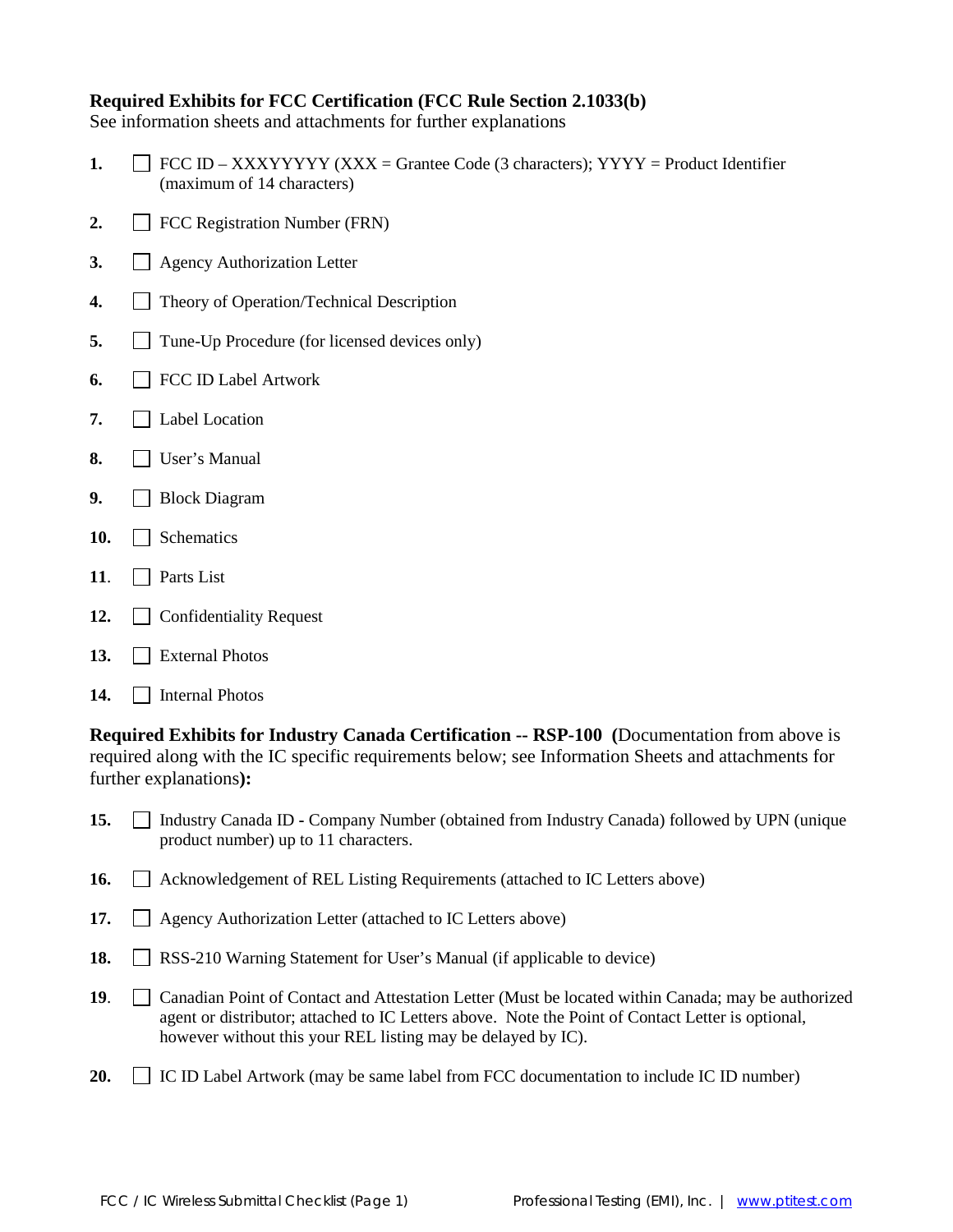# *Below are further explanations and details some of the above items to assist you in your documentation gathering:*

## **FCC Exhibits:**

**Item 1:** FCC ID – XXXYYYYY (XXX = Grantee Code (3 characters); YYYY = Product Identifier (maximum of 14 characters) – The grantee code must be obtained from the FCC, and it is company and address specific (this code identifies you and you only). The product identifier is chosen by the grantee. It may be a maximum of 14 characters, and may include the dash (-) but no other symbols; just alphanumeric characters.

**NOTE:** When you obtain the grantee code you will also receive a Grantee Code Registration Number (GCN#). Please keep this for your records because it will definitely be needed for other transactions with the FCC.

**Item 2:** FCC Registration Number (FRN) – Please provide a FRN number for your manufacturer/applicant. This is now required for all Grantees (reference MD Docket No. 00-205). To obtain an FRN online, visit the FCC's Web site at [www.fcc.gov](http://www.fcc.gov/) and click the Commission Registration System (CORES) link. For further assistance, please either refer to the FAQ at this same link, contact the CORES helpdesk at [CORES@fcc.gov,](mailto:CORES@fcc.gov) or call the CORES helpdesk toll-free number: 1-877-480- 3201.

**Item 3:** Agency Authorization Letter – See attached example. Must be prepared on applicant/manufacturer letterhead unless there is an agency agreement with the agent company.

**Item 4:** Theory of Operation/Technical Description - A brief description of the circuit functions of the device along with a statement describing how the device operates; to include a description of the ground system and antenna, if any, used with the device. (Catalogue sheet may contain most information. It is necessary that this be in a separate document - PDF preferably). May be held confidential if included in Confidentiality Request.

**Item 5:** Tune-Up Procedure – Procedure for ensuring the device is tuned to the correct frequency/frequency range and that it is operating at proper level. May be held confidential if included in Confidentiality Request.

**Items 6 and 7:** FCC ID Label and Location - A photo or drawing showing the identification label clearly (you must be able to see the FCC ID number), and the location on the device. These may be submitted as one document demonstrating both, or two separate documents (again *preferably PDF*).

#### **Information to be included on the label:**

The term "FCC ID:" must be included prior to the XXXYYY and all must be contained on one line and legible (it is recommended that the type be 6-point or larger).

If product is larger than "palm-sized" (or 8x10cm), the statement according to Section 15.19 (a) must be included on label (15.19 (a) (1) or (2) or 3) depending on device).

If product is smaller than "palm-sized" (or 8x10cm), the required statement may be included in the User's Guide/Owner's Manual.

In addition, pursuant to Section FCC 15.19(b)(5) information regarding the label material and method of permanent attachment to the product should be supplied, i.e. the label must not be paper, and the ink and label material must be a quality and type that must last the life of the device.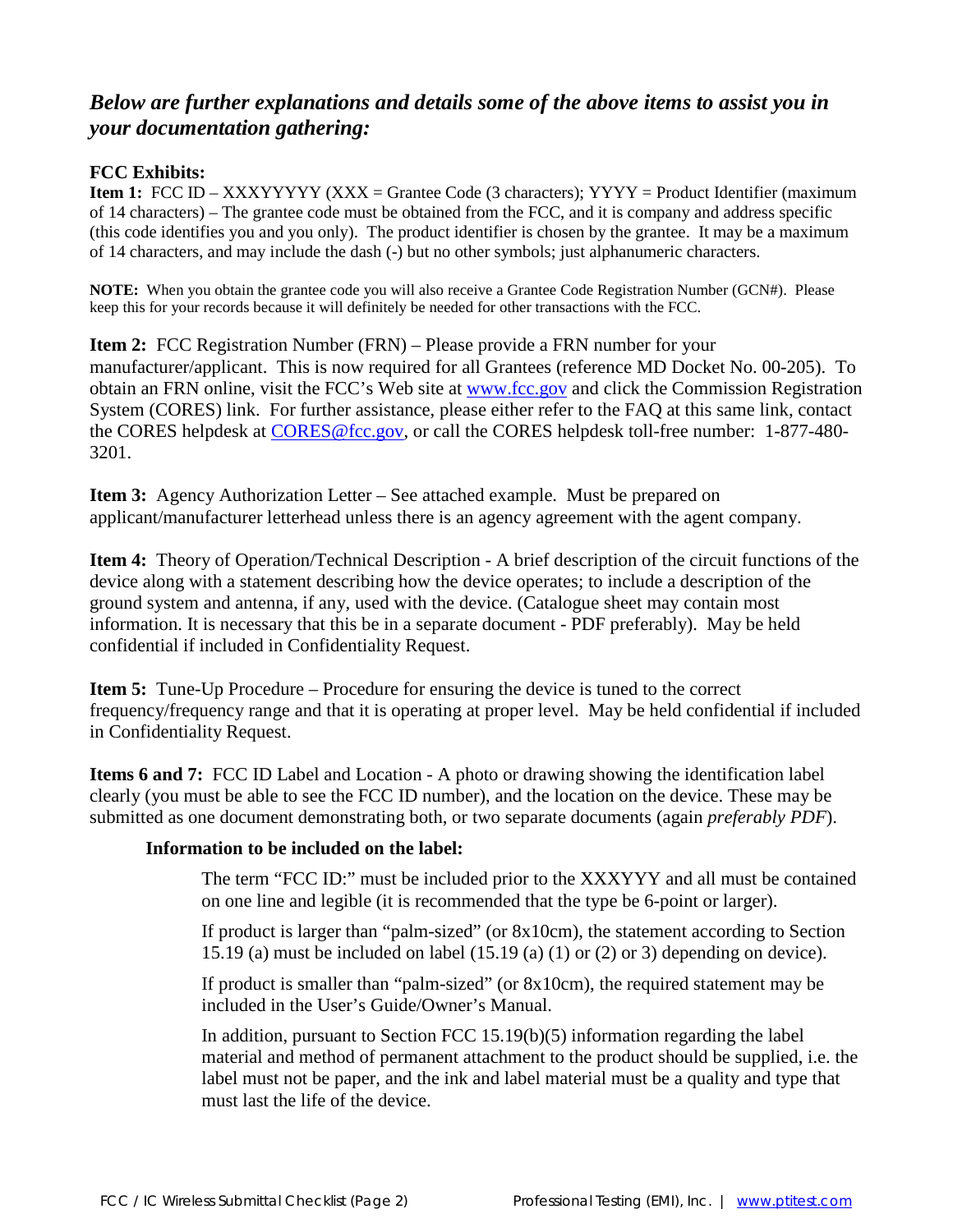#### **Label Location:**

In addition to being visible to the consumer, the label cannot be located on a removable part, such as a battery cover.

**Item 8: User's Manual/Installation Instructions -** A draft copy of the instructions may be submitted if the actual documentation is not available. The actual document shall be furnished to ACB when it becomes available. **Modules require specific verbiage – please inquire further if this applies to your device.**

**Information to User (From the FCC Rules)** - to be included in the user's manual:

- a. Section 15.19 statement If device is smaller than the palm, this may be included in manual.
- b. Section 15.21 statement (for all intentional and unintentional radiators)– "Changes or modifications not expressly approved by the manufacturer could void the user's authority to operate the equipment".
- c. Section 15.25 Info (if applicable)
- d. Section 15.27 Info (if applicable)
- e. Section 15.105 statement (for digital devices)
- f. Modules (Instructions for installation by the "assemblers" as to method of ensuring proper separation distance between module and antenna and user.
- g. RF Exposure info (if applicable) See 2.1093 of the FCC Rules

**FCC Part 18 devices** - To be included in the user's manual or on packaging if manual is not provided (ex. Some ISM equipment): Section 18.213 Information.

**Item 9: Block Diagram** – See Section 2.1033(b)(5) – Exhibit must show "…frequency of all oscillators in the transmitter portion of the device. The signal path and frequency shall be indicated at each block. The tuning range(s) and intermediate frequency(ies) shall be indicated at each block." Document must be separate from manual, and preferably a PDF document.

**Item 10: Schematics –** Schematics and description for ALL circuitry and devices provided for determining and stabilizing frequency, for suppression of spurious radiation, for limiting modulation, and for limiting power. **NOTE:** Please ensure that the components and component values are legible on the schematics. Also, if the EUT has many PC boards, be sure to title each page. Please provide as **ONE** legible PDF document. This exhibit may be held confidential if included on the Confidentiality request letter.

**Item 11: Parts List –** Parts list for the radio device, listing all components and/or identifying the source of OEM modules. This exhibit may be held confidential if included on the confidentiality request letter.

**Item 12: Confidentiality Request Letter** – The exhibits provided to the FCC are accessible by the public on their site. A special request letter must be submitted to FCC for confidentiality to be granted to certain exhibits. Both permanent confidentiality (only specific documents allowed – schematics, block diagrams, parts lists, tune-up procedure, operational/technical description) and short-term confidentiality (certain documents are allowed to be held confidential for a **maximum of 180 days** as long as device is not being marketed). The documents allowed to be held short-term confidential are external and internal photos, test photos, block diagrams, schematics, user's manual, parts list, tune-up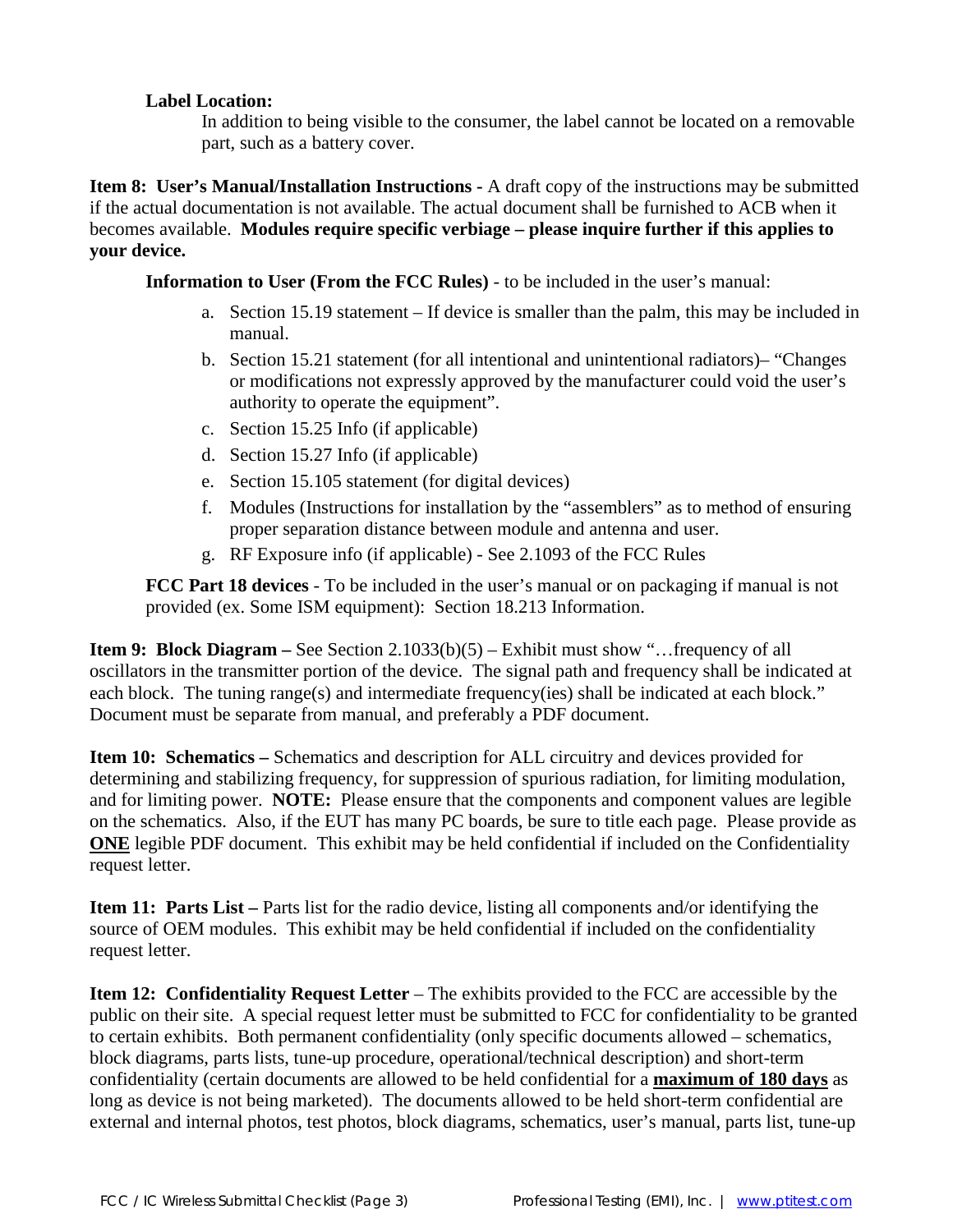procedure and operational description. Under short-term confidentiality, you must request an extension before the end of the initially requested time frame if you still require this service, for a total of 180 days.

Also, if you market before the requested STC timeframe is over, you must notify the FCC to lift the short-term confidentiality.

**Item 13 and 14**: External Photos and Internal Photos - EUT photos, internal and external, showing all faces of the device and all circuitry, and one shot per page. Photos shall show top and bottom of each circuit board, also with shields eliminated. Internal photos shall show the component placement on the chassis and the chassis assembly. If components are covered by an insulator, provide a photo with the cover on, and one with the cover removed. External photos shall show the overall appearance, the antenna used with the device (if any), and the controls available to the user. Please provide as **ONE** legible PDF document for **internal** photos and **ONE** for **external** photos.

## *Industry Canada Exhibits (in addition to the above list):*

**Item 15: IC ID** – Required for all Category I devices. The Company Number (obtained from Industry Canada) followed by UPN (unique product number) up to 11 characters. Just as with the FCC Grantee Code, ACB can obtain the number for you, or you may obtain it yourself. To obtain your own number, you must first register on IC's site at: <http://bit.ly/15m9zcu>

Once registered you will need to log in on IC's site at: <http://bit.ly/Ym9chY> and then use the "Manage" Company Information" button followed by the "obtain new company number" link. This should be done prior to filing applications for certification. Provide the full company name, address, city, province/state, postal/zip code (n/a outside North America), country, contact name, contact's phone number, contact's email address, company fax number, and website url. Note that only the Certification and Engineering Bureau for IC can issue this number.

**Item 16:** Acknowledgement of REL Listing Requirements (Example is part of IC application letters)

**Item 17:** Agency Authorization Letter (Example is part of IC application letters)

**Item 18:** Appropriate RF Exposure Warning Statement for User's Manual:

Excerpt RSS-102:

*The applicant is responsible for providing proper instructions to the user of the radio device, and any usage restrictions, including limits of exposure durations. The user manual shall provide installation and operation instructions, as well as any special usage conditions, to ensure compliance with SAR and/or RF field strength limits. For instance, compliance distance shall be clearly stated in the user manual.* 

*The user manual of devices intended for controlled use shall also include information relating to the operating characteristics of the device; the operating instructions to ensure compliance with SAR and/or RF field strength limits; information on the installation and operation of accessories to ensure compliance with SAR and/or RF field strength limits; and contact information where the user can obtain Canadian information on RF exposure and compliance. Other related information may also be included.*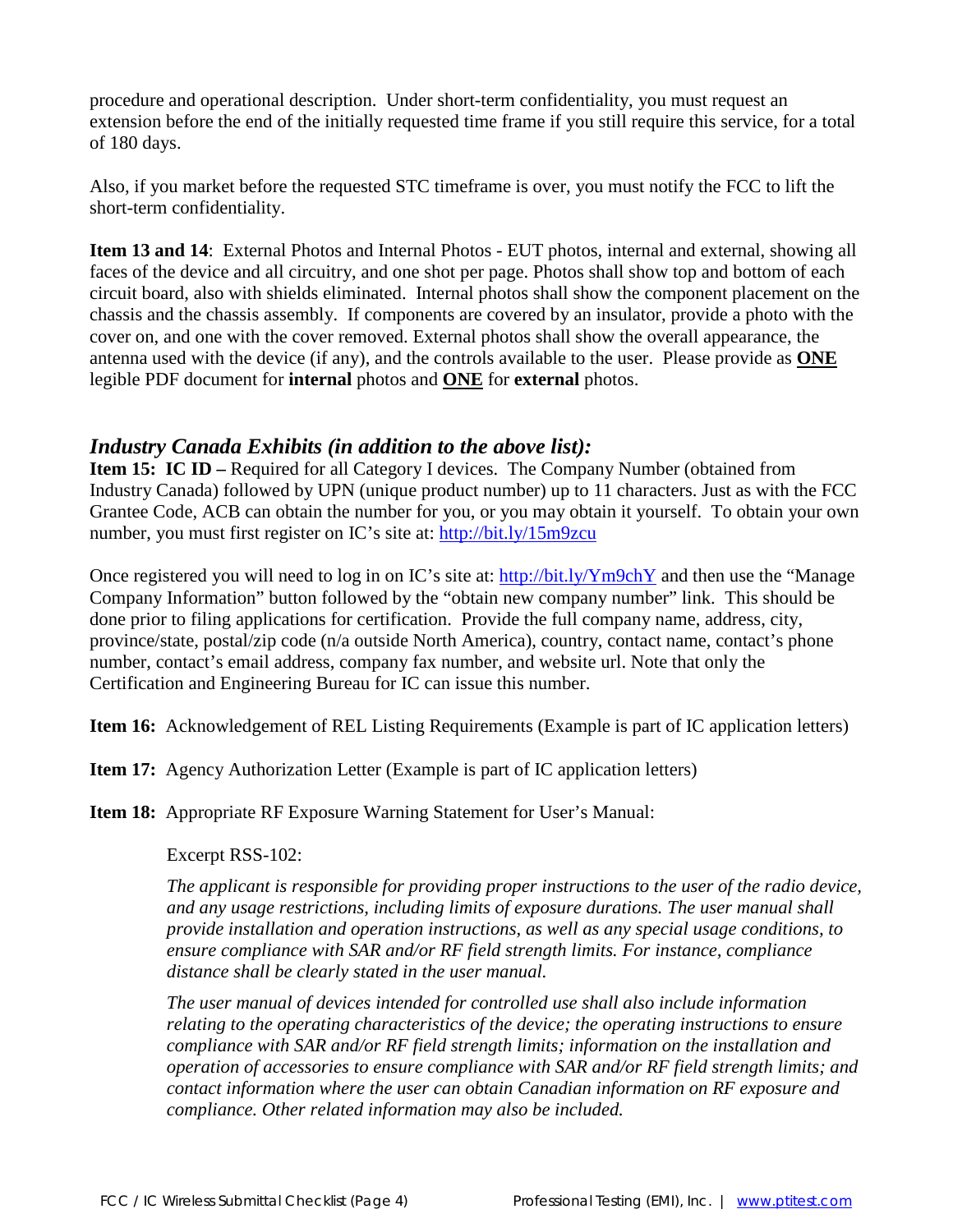More information may be found in RSS-102 which may be down loaded at <http://bit.ly/Yma327> and Canada's Safety Code 6 which more information may be obtained at [http://bit.ly/WTmrsl.](http://bit.ly/WTmrsl)

- **Item 19:** Canadian Point of Contact letter (must be located within Canada) This POC may be authorized agent or distributor. Please include name of contact, company name, company number, phone number, email, mailing address as part of the Attestation Letter. (Example is part of IC application letters)
- **Item 20:** IC ID Label Artwork (May be same label from FCC documentation to include IC ID number). Example:

IC: XXXX-YYYYYYYYYYY (XXXX denotes manufacturer company number and YYYYYYYYYYY denotes unique product number limited to eleven alphanumeric characters.)

## **COMPOSITE DEVICES SUBJECT TO OTHER FCC RULE SECTIONS OR IC STANDARDS**

In addition to the above, refer to the additional FCC rule section or IC standard applied for (if other than those listed above), for other specific requirements.

**NOTE:** This is the minimum set of documents that will be required for TCB review.